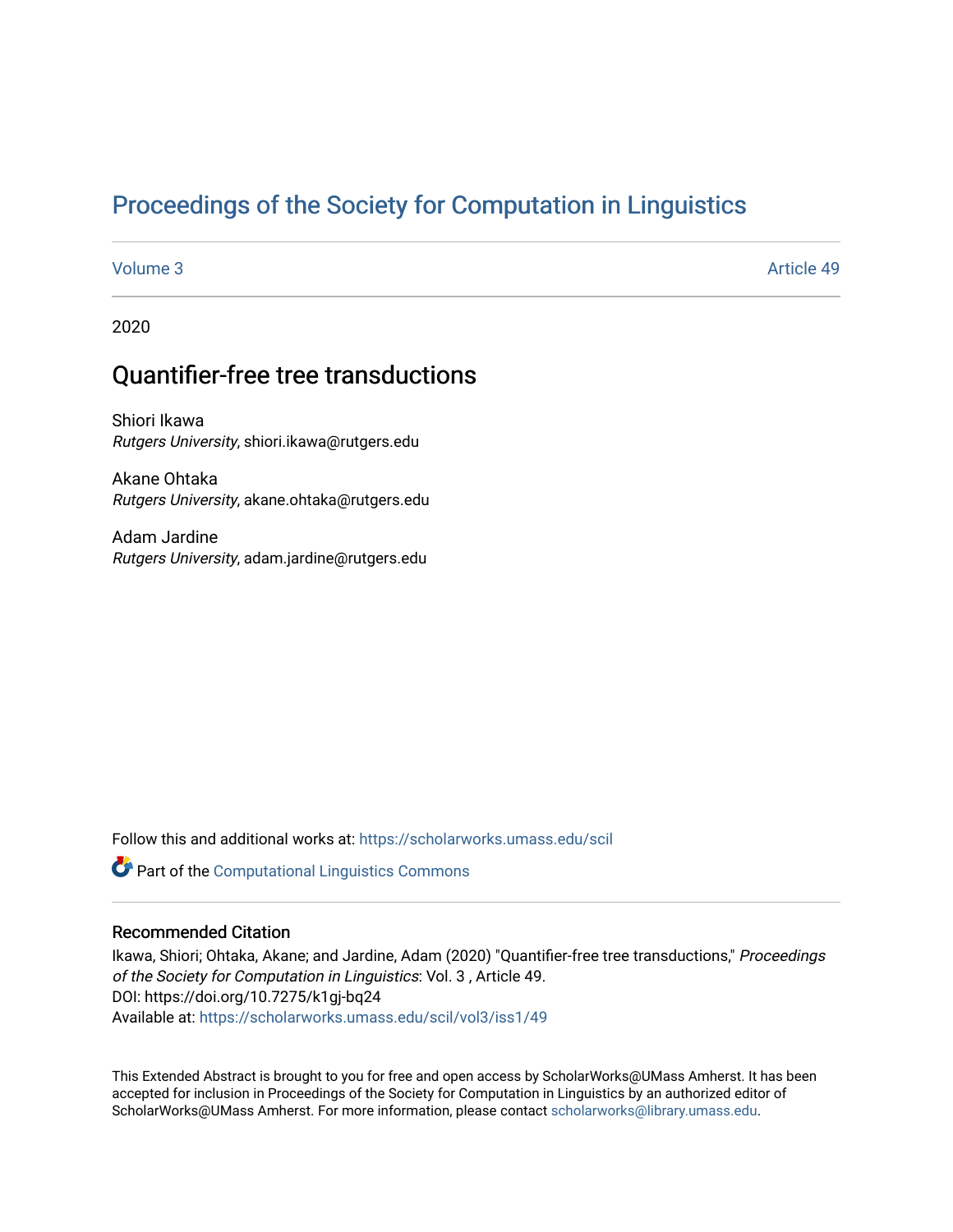# Quantifier-free tree transductions

Shiori Ikawa Akane Ohtaka Adam Jardine Department of Linguistics Rutgers University

{shiori.ikawa,akane.ohtaka,adam.jardine}@rutgers.edu

#### 1 Introduction

In this work in progress we discuss issues in extending *quantifier-free (QF) logical transductions* from strings to trees. Input-Strictly-Local (ISL) functions, which form an effective class to describe phonological transformations (Chandlee, 2014; Chandlee and Heinz, 2018) and for projecting tiers for long-distance well-formedness conditions (De Santo and Graf, 2019) have been shown to be characterizable with order-preserving QF transductions (Chandlee and Jardine, 2019). We explore how QF transductions can be extended to trees for the purpose of capturing syntactic phenomena. We show QF tree transductions are incomparable to existing tree transducer classes, but do capture some empirically useful transductions. Also, they may be extended with least-fixed point logics to capture a wider range of phenomena, as has been shown for QF logics in strings (Chandlee and Jardine, 2019).

#### 2 Formal definitions

#### 2.1 Logical transductions

Following Courcelle (1994) and Engelfriet and Hoogeboom (2001), we define transductions as logical interpretations. A *signature* is some set of named functions and relations, and a (finite) *model* in that signature is an instantiation of those functions and relations over some (finite) universe of elements. A transduction from models in one signature to models in another can then be described by defining the relations and functions in the output signature using formulas in a logical language of the input signature.

More specifically, for trees labeled with an input alphabet  $\Sigma$ , we define a function to trees over an output alphabet  $\Gamma$  with a series of monadic predicates  $\varphi_{\gamma}^{c}(x)$ —written in the first-order logic of the input trees, without quantifiers—for each  $\gamma \in \Gamma$ 

and  $c \in \mathscr{C}$ , where  $\mathscr{C}$  is a *copy set* that allows us to build card( $\mathscr{C}$ ) copies for each element in the input tree. The semantics of a transduction is then that an element  $t$  in the input tree has a corresponding element labeled  $t^c$  in the output tree if and only if  $\varphi^c_\gamma(x)$  is true for t.

#### 2.2 Quantifier-free transductions over trees

As a running example for QF tree transductions, we will use the tier-construction function for case assignments. Vu et al. (2019) analyze case assignment as a local well-formedness condition over a tree 'tier', which is itself a tree with irrelevant information removed. The ungrammaticality of the sentence "\*He saw she", is captured with a tier constructed by removing all information except D heads carrying NOM or ACC features, C heads, and their immediate parent nodes, as shown in Figure 1: This sentence is bad because the resulting tier contains the local configuration [• he [• she ] ], where no C head intervenes between the two NOM-featured D-heads as shown in Figure 1.b. Such tier construction functions are non-capturable with simple eraser function (Heinz et al., 2011), as they refer to the input local context in deciding whether to project a certain node. TSL over this tier is more parallel to the Inputlocal TSL (ITSL) defined over strings in De Santo and Graf (2019), which utilizes the local information in the construction of tiers by constructing tiers with ISL functions, i.e. QF transductions.

There are several considerations required in extending QF logical transductions to trees. First, in order to capture local information with monadic predicates, QF string transductions were defined in Chandlee and Lindell (forthcoming) and Chandlee and Jardine (2019) using functional signatures, where the element in a string are ordered with predecessor and/or successor functions. For our QF tree transductions we assume an input sig-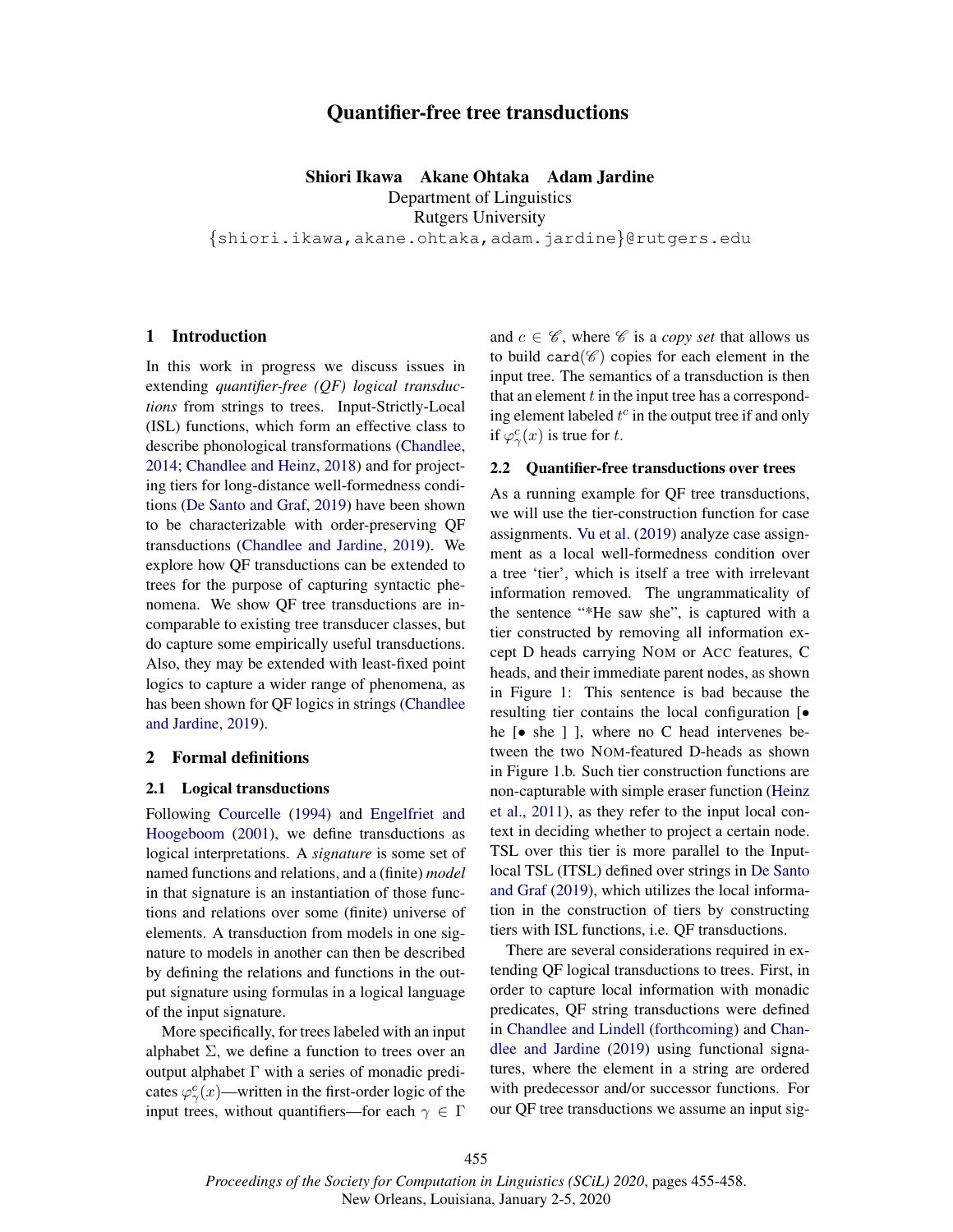

Figure 1: Caption

nature with a parent function  $\mu$ , where  $\mu(x) = y$ when  $y$  is the parent node of  $x$ , and the predecessor function  $p$ , which defines the linear order between sister nodes. Note that we do not use the child relation (i.e. the inverse of  $\mu$  function), as it is not a function. This means that in (1) we cannot identify the mother nodes of C and D nodes without existentially quantifying the child nodes, so we instead build two copies of C and D nodes themselves.

Second, whereas  $\mathscr C$  is taken from an initial segment of the natural numbers for string transductions, our copy set  $C$  forms a tree. Members of  $\mathscr C$  are marked with Gorn address, where the Gorn address of the root will be  $r$ . Additionally, exactly one  $c \in \mathscr{C}$  will be marked as a 'bottom node' with an additional  $b$  label. Every copy tree has to include an  $r$  node and  $b$  node, as characterized by the well-formedness conditions for a copy tree in (1): When a node exists, the nodes above it including the root node exist (1a) and when a root exists, there is always a bottom node (1b). We will assume that there is at most one root copy  $r$  and one bottom copy  $b$ . Note that  $b$  is a copy to which the lower part of the input tree attaches to, and it does not mean b has to be the lowest node inside  $\mathscr C$ . An example for a copy tree is given in (2a). The case-tier transductions can now be characterized as shown in (2b) and (2c), using the copy tree of the form in (2a).

(1) copy well-formedness conditions For nodes c' and d' s.t.  $d' <_{\mu} c'$ ,

> a.  $\varphi_D^{c'}(x) \to \varphi_D^{d'}(x)$ b.  $\varphi_D^r(x) \to \varphi_D^b(x)$

(2) a. 
$$
rb
$$
  
\n $0$   
\nb.  $\mathscr{C} := \{rb, 0\}$   
\n $\varphi_{\bullet}^{rb}(x) := C(x) \vee he(x) \vee she(x)$   
\n $\varphi_{C}^{0}(x) := C(x)$   
\n $\varphi_{he}^{0}(x) := he(x)$   
\n $\varphi_{she}^{0}(x) := she(x)$   
\nc.  $1_{CP} \rightarrow 2_{\bullet}$   
\n2<sub>C</sub>  $3_{TP}$   $2_{C}$   $6_{\bullet}$   
\n4<sub>T</sub>  $5_{VP}$   $6_{he}$   $9_{\bullet}$   
\n $6_{he}$   $7_{V'}$   $9_{she}$   
\n $8_{saw}$   $9_{she}$ 

#### 2.3 Asymmetric c-command preservation

In a parallel way to how order-preservation in string QF transductions restricts them to regular functions (Filiot, 2015; Chandlee and Jardine, 2019), we will define the structural relationship among the output copies in a way that preserves the structural relation of the input tree: We define the output dominance relation based on the asymmetric c-command in the input, as shown in Table 1a (p. 4): As for the input node x, y s.t. (i)  $y$  is dominated by  $x$  or (ii)  $y$  is asymmetrically c-commanded by x  $(higher(x, y))$  and x's parent node and sister node that dominates  $y$ , are deleted  $(sa-del(x, y))$ , the nodes above bottom node of the copy tree of  $x$  dominate all the nodes of the copy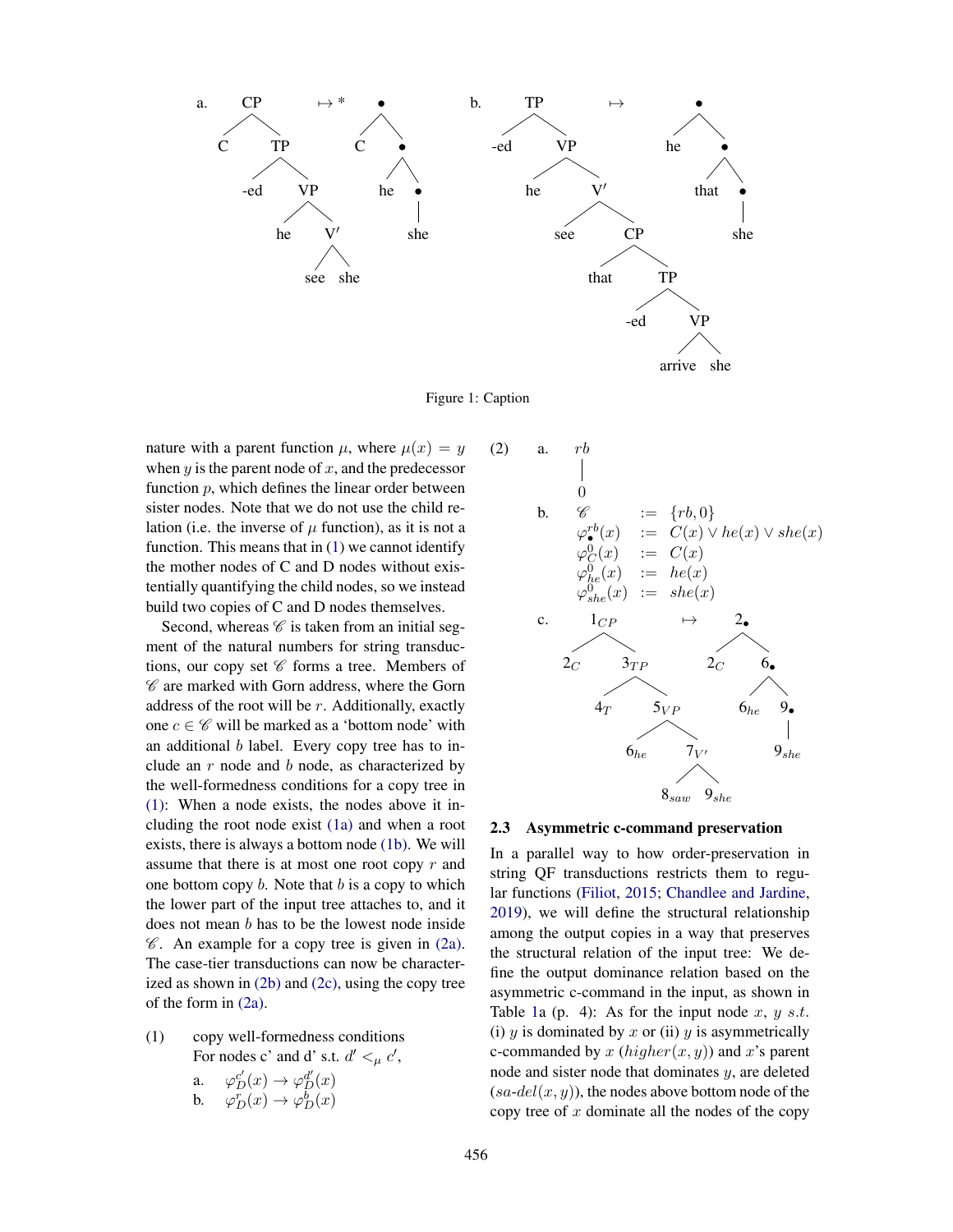tree of y. The latter case serves to keep the asymmetric c-command relation between x and  $y$  when the intermediate nodes are deleted. In the copy of the same input node, the domination among nodes is trivially defined. Table 1b shows that the precedence relations in the input trees are preserved among the root nodes of the correspondent copy trees in the output, and the precedence relation among the copies of the same input node is defined trivially.

#### 2.4 Comparison with other tree transducers

In general, QF tree transductions as defined here are incomparable to deterministic bottom-up or top-down tree transducers (Comon et al., 2008). Briefly, this is because QF tree transductions get a finite "lookahead" in either direction. However, for this reason, QF tree transductions have some similarities to sensing tree automata (Martens et al., 2008; Graf and De Santo, 2019). Future work will examine this relationship further.

#### 3 Other Examples

#### 3.1 Negative polarity tier construction

The definition of tree transductions discussed above can accommodate the case of negative polarity item (NPI) licensing in English. An NPI such as *anyone* is licensed when it is ccommanded by a downward entailing operator such as negation, as the contrast between "John doesn't like anyone" and "\*Anyone doesn't like John" shows. The grammaticality of the sentence "John doesn't like anyone" can be captured with a tier of the form in (3). Crucially, just like the case-tier transduction in (2c), the NPI-tier transduction in (3) is QF-definable using the copy tree in (2a), as shown in (4) (see also Graf and Shafiei 2019).



(4) 
$$
\mathscr{C} := \{rb, 0\}
$$
  
\n $\varphi^{rb}_{\bullet}(x) := NEG(x) \vee NPI(x)$   
\n $\varphi^{0}_{NEG}(x) := NEG(x)$   
\n $\varphi^{0}_{NPI}(x) := NPI(x)$ 

## 3.2 Morphological conditioning of *rendaku*

Applicability of tree transductions extends to phonological phenomena as well. Japanese has a phonological operation called *rendaku*, where the first consonant of the second element gets voiced in compounding (e.g. *ao* 'blue'+*sora* 'sky'  $\rightarrow$  *aozora* 'blue sky'). There is a structural constraint in this operation in (5) (Otsu, 1980): *sora* does not get voicing when it is in the compound [*ao*-[*soramame*]] 'blue broad-bean.' Compounds of the structure [[A B] C] allows their second element to undergo *rendaku* (e.g. [[ao-zora]-yohoo]'forecast of blue sky')

(5) Branching Constraint *Rendaku* does not occur on B when the compound has the structure [A [B C]].

The application of a [+voi] feature to a structure can be represented as tree transductions in (6). These transductions are QF-definable as shown in (7): The lex-N node which is not *first* (i.e. the leftmost among its sisters) acquires [+voi] feature.



This pattern cannot be captured by (functional) string transductions: Given a string of three lex-N, we cannot decide between the mappings in (8a) and (8b).

 $(8)$  lex-N lex-N lex-N

a.  $\mapsto$  lex-N lex-N(+voi) lex-N(+voi)<br>b.  $\mapsto$  lex-N lex-N lex-N(+voi)

 $\mapsto$  lex-N lex-N(+voi)